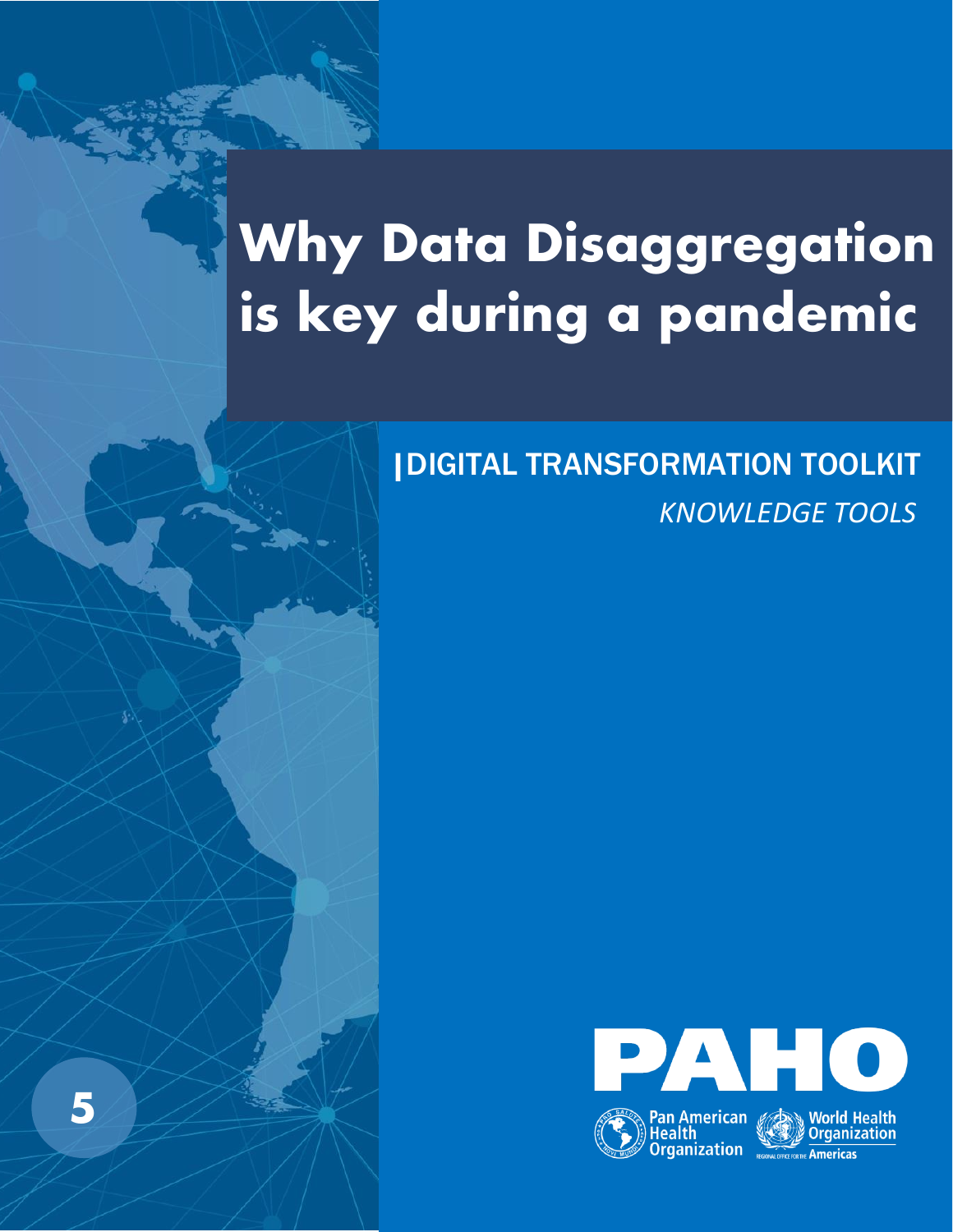

IMPORTANT NOTE: *Stay informed with timely information on the Coronavirus Disease (COVID-19), available on th[e PAHO](https://www.paho.org/en/topics/coronavirus-infections/coronavirus-disease-covid-19) an[d WHO](https://www.who.int/emergencies/diseases/novel-coronavirus-2019/advice-for-public) websites and through your national and local public health authorities*

#### **What does data disaggregation mean?**

Disaggregated data refers to the separation of compiled information into smaller units to elucidate underlying trends and patterns. Compiled data may come from multiple sources (the public/private sectors and national/international organizations) and have multiple variables or "dimensions." To enhance understanding of a situation, the data is grouped by dimension, such as age, sex, geographic area, education, ethnicity, or other socioeconomic variables.

#### **Why do we need disaggregated data during a pandemic?**

When a pandemic occurs, an appropriate and efficient response requires that we identify and

characterize the factors that slow or accelerate transmission and the populations that are most vulnerable. **High quality**, **accessible**, **trusted**, **timely**, **open,** and **reliable** disaggregated data is critical to generating

### The **better data** we have, the **smarter** the **response** will be

valuable information for decision-making in real time. For instance, to determine if an intervention (e.g., mass self-screening) is effective, we need to know what proportion of the population has been tested. This may require an analysis by age, geographic area, and/or other socioeconomic variables.

Pandemics do not spread among or affect different population subgroups in the same manner. With COVID-19, for example, research shows that older adults have a higher risk of developing health complications. Age appears to be a crucial determinant, so the current response and control measures have been implemented with this focus. That said, the relationship between socio-demographic determinants and the spread of respiratory disease is a complex one.

The current COVID-19 pandemic highlights the importance of data disaggregation for allocating limited

Data disaggregation is key to discovering confounders in clinical trials, such as those pursuing a vaccine for COVID-19/SARS-CoV-2 health resources and policy planning during and after the crisis. Hospitalization and mortality rates for COVID19 vary greatly by age group; so, accurate population-level data is imperative for determining the relative size of each age group.

These proportions are used in models to estimate the resource requirements of any given hospital. Likewise, as countries begin to loosen physical-distancing measures, disaggregated data analysis will permit governments to adjust guidelines according to relative risks, thereby shielding vulnerable age groups.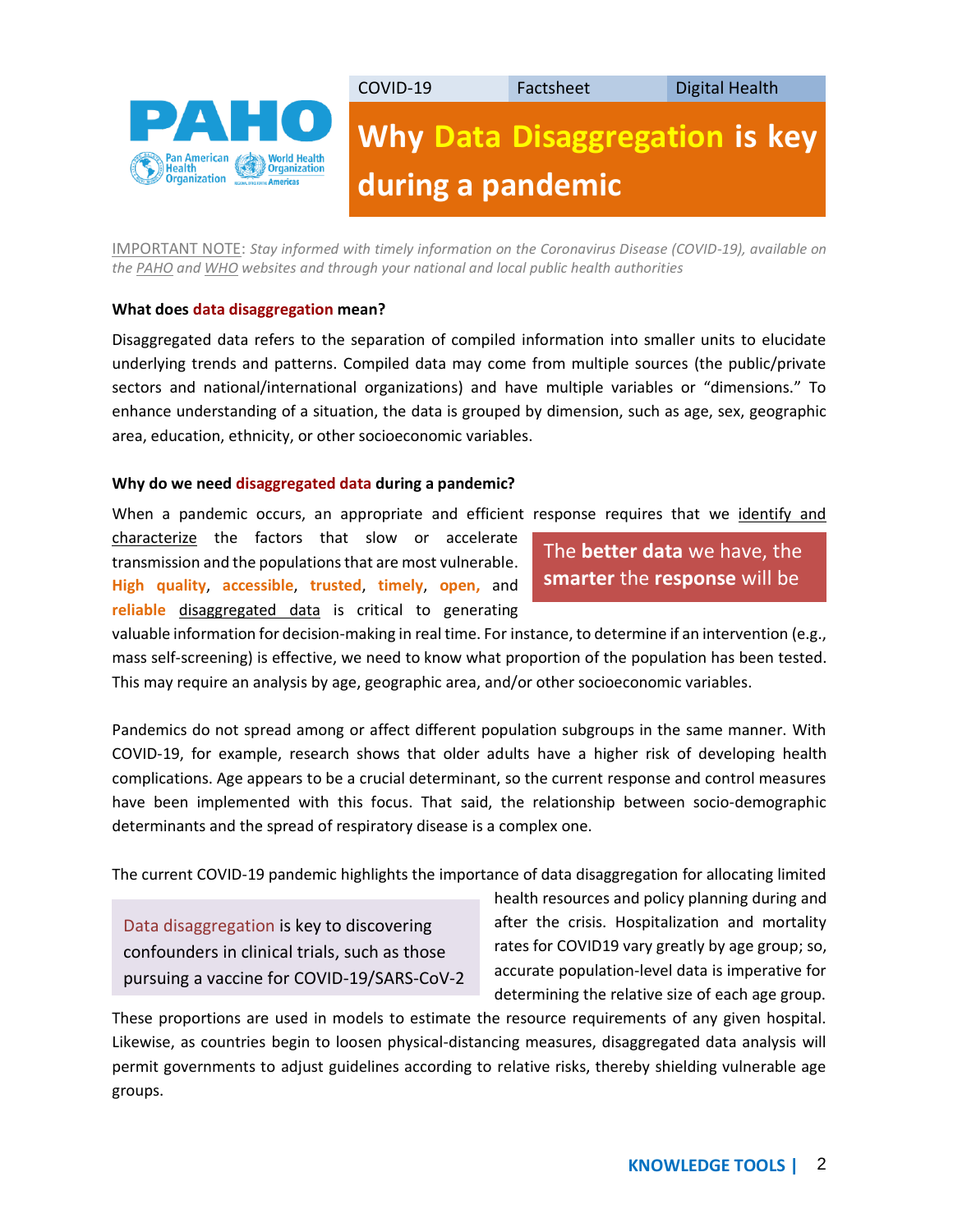Ensuring that data collected are sufficiently disaggregated by the appropriate dimensions enables more effective interventions and supports policies and strategies to address the underlying health inequities that fuel disease. A significant level of data disaggregation is required to insure **no one is left behind**.

#### **What is the minimum set of suggested disaggregation?**

Once collected, data can be divided by various dimensions, depending on the information available and

the objectives sought. In accordance with the *Fundamental Principles of Official Statistics*, indicators should be disaggregated by sex, age, education, income/economic status, ethnic origin, geographic location, and disability.

Interoperability is key to analyzing disaggregated data across national databases, registries, and information systems [\(see related factsheet\)](https://www.paho.org/ish/images/docs/Factsheets-Digital_Health-EHR-Interoperability-English-Final-March_31.pdf?ua=1)

#### **What are the principles of data disaggregation?**

The *Global Partnership for Sustainable Development Data* sets for the following criteria:

- All populations must be included in the data
- All data should, wherever possible, be disaggregated in order to accurately describe all populations
- Data should be drawn from all available sources
- Those responsible for the collection of data and production of statistics must be accountable
- Human and technical capacity to collect, analyze, and use disaggregated data must be improved, including through adequate and sustainable financing

#### **What are some of the benefits of data disaggregation?**

Solid and accurate disaggregated data is essential for targeting interventions during a pandemic

Disaggregated data offers many benefits, such as: accurate health situation analysis; enhanced understanding of a population's particular characteristics; problem detection; patterns and needs identification;

equity monitoring; financing structures and plans for resource targeting; project monitoring and evaluation; progress measurement; routine comparison and trends analyses to inform and improve programs; improved health information systems; and more.

#### **Where can I find technical information about data disaggregation?**

- Pan American Health Organization. Public Health in the Americas. Washington DC: PAHO; 2002. Pp.67 <https://iris.paho.org/handle/10665.2/2748>
- Organization for Economic Cooperation and Development. Development Co-operation Report, 2018: Joining Forces to Leave No One Behind. <https://doi.org/10.1787/dcr-2018-en>
- ONU México. Datos: Cómo surgieron los ODS. Una cronología de lo más destacado del proceso de conformación de la Agenda 2030 para el Desarrollo Sostenible; 2016. [http://www.onu.org.mx/linea\\_del\\_tiempo\\_ods/](http://www.onu.org.mx/linea_del_tiempo_ods/)
- UNSD. Background document. Data disaggregation and SDG Indicators. IAEG-SDGs, 2019.